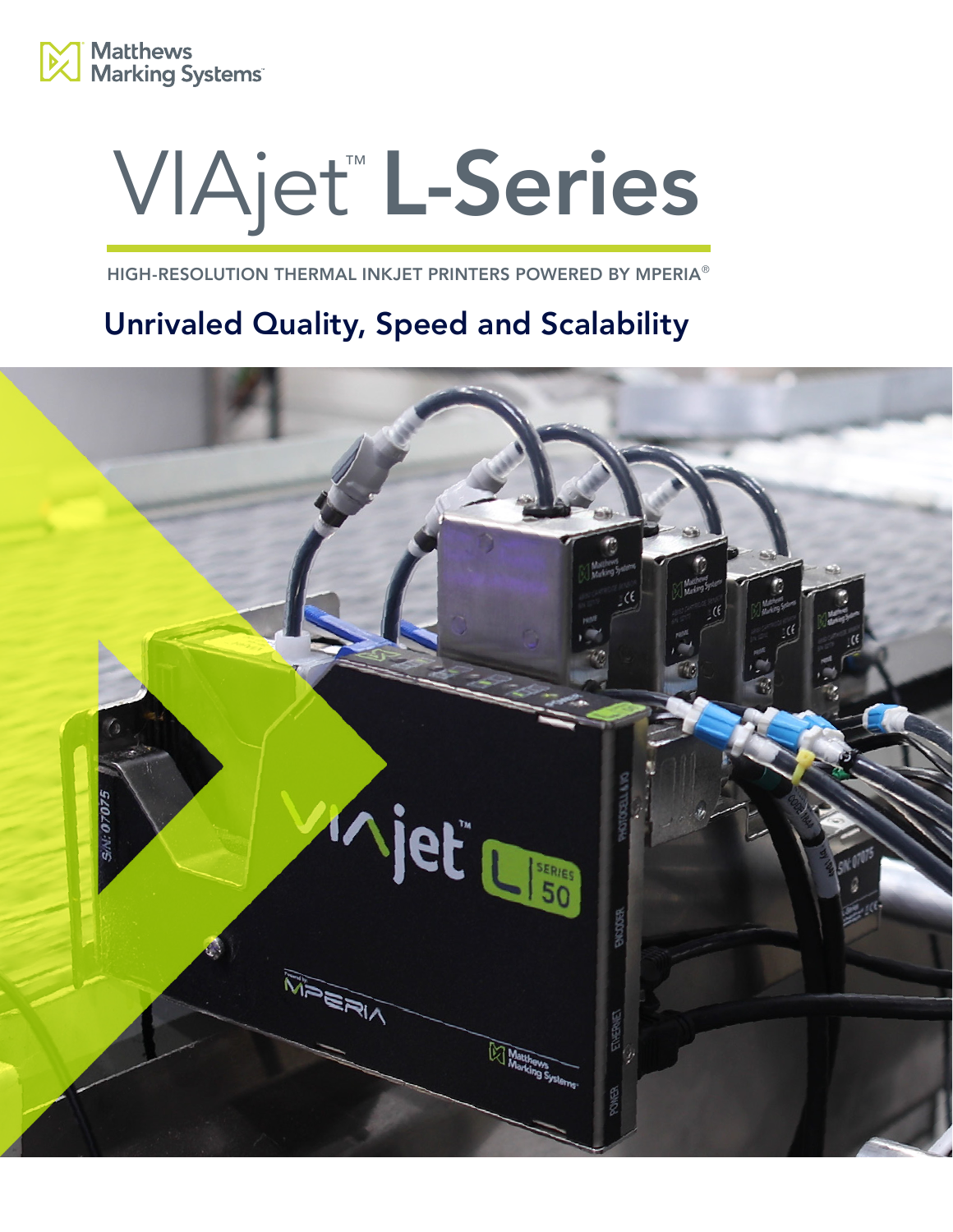## PRINT VARIABLE DATA, SIMPLE TEXT AND GRAPHICS AT UNPRECEDENTED SPEEDS

MPERIA® VIAjet L-Series thermal inkjet printers produce precise marks at extraordinary speeds; keeping your products in compliance while ensuring your brand puts its best foot forward. Regardless of what you need to print on, our high-performance inks mark on almost any surface, even in fast-dry applications.

#### High-Speed Quality

- + Twice as fast as competitive systems, up to 3200 ft/min\*
- + True 600 dpi resolution at 200 ft/min for incredibly crisp, clear marks
- + Superior in-house ink engineering and custom ink development ensures unparalleled performance on your substrates

#### Downtime Reduction

- + Cartridge based printheads means virtually no maintenance
- + Cartridges and printheads can be swapped in seconds, keeping your line running
- + Active bulk ink supply keeps your line running non-stop, for less

### Reliable Scalability

- + Easily grow from one printhead on your line to multiple printheads on additional lines all driven by one controller
- + Seamlessly integrate print verification and validation without expensive middleware
- + Prevent integration headaches and complexity with a single interface controlling your printheads and 3rd party coding technologies





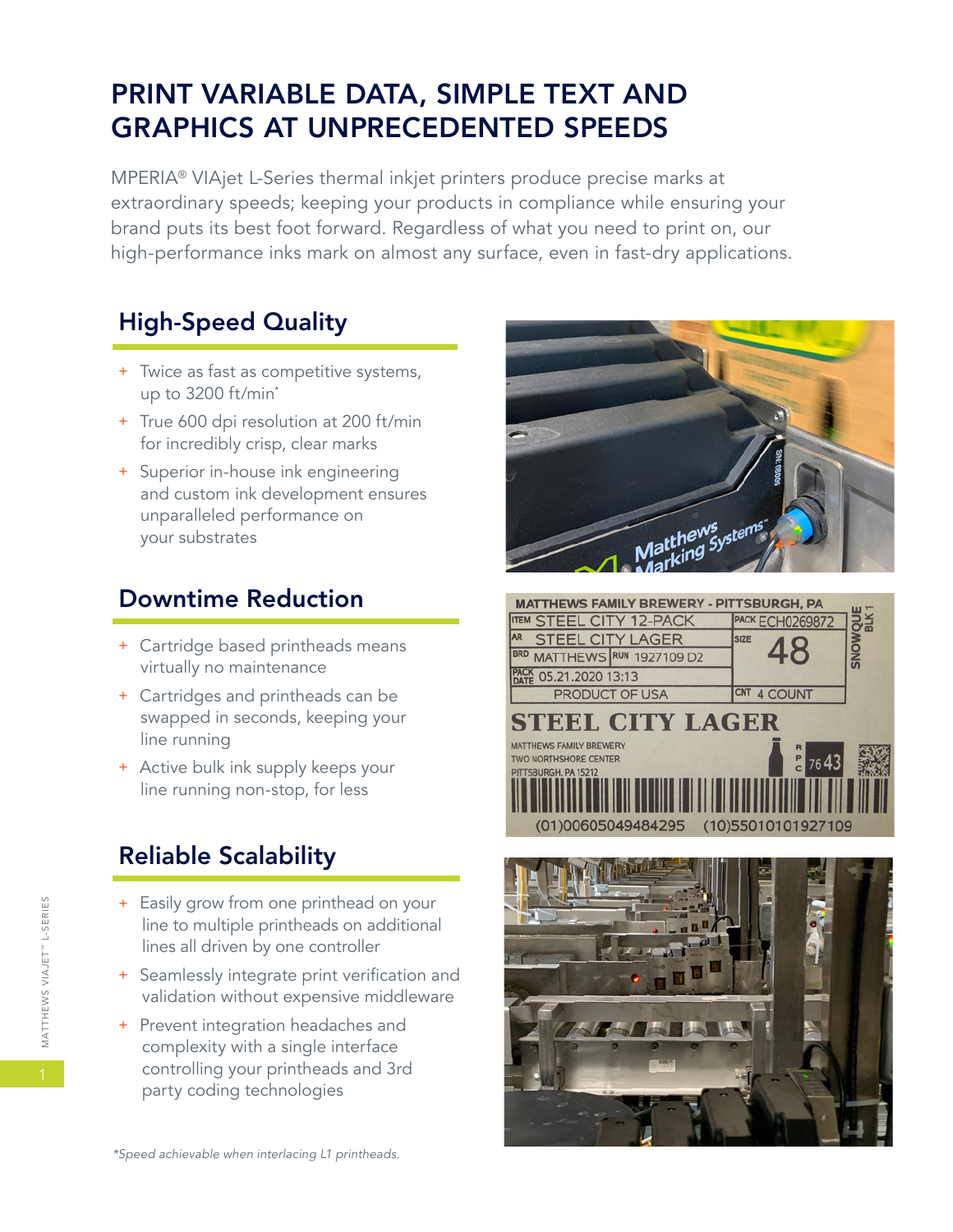# Introducing MPERIA® , a Truly Universal Controller

- + Eliminate human error and rework; message and code automation all handled through an intuitive interface
- + Grows with your business; whether adding more production lines or multiple plant locations
- + Reduce complexity by removing unneeded middleware and 3rd party providers
- + Achieve next level productivity; seamlessly connect to your business systems



# L-Series Print Heads

Print height: ½" (12 mm) L12

Print height: 1" (25 mm) L25

Print height: 2" (50 mm) L50







UNRIVALED PRINT SPEED up to 3,200 ft/min (975 m/min)\* MOUNTING FLEXIBILITY provides the print where you require INCREDIBLY CRISP AND CLEAR high-resolution print



#### $L<sub>1</sub>$

Print height: ½" (12 mm)

- + Prints-per-second: over 500 unique QR codes
- + Perfect for tight spaces and OEM integration



VIApack

Print height: ½" (12 mm)

+ Complete basic system right out of the box